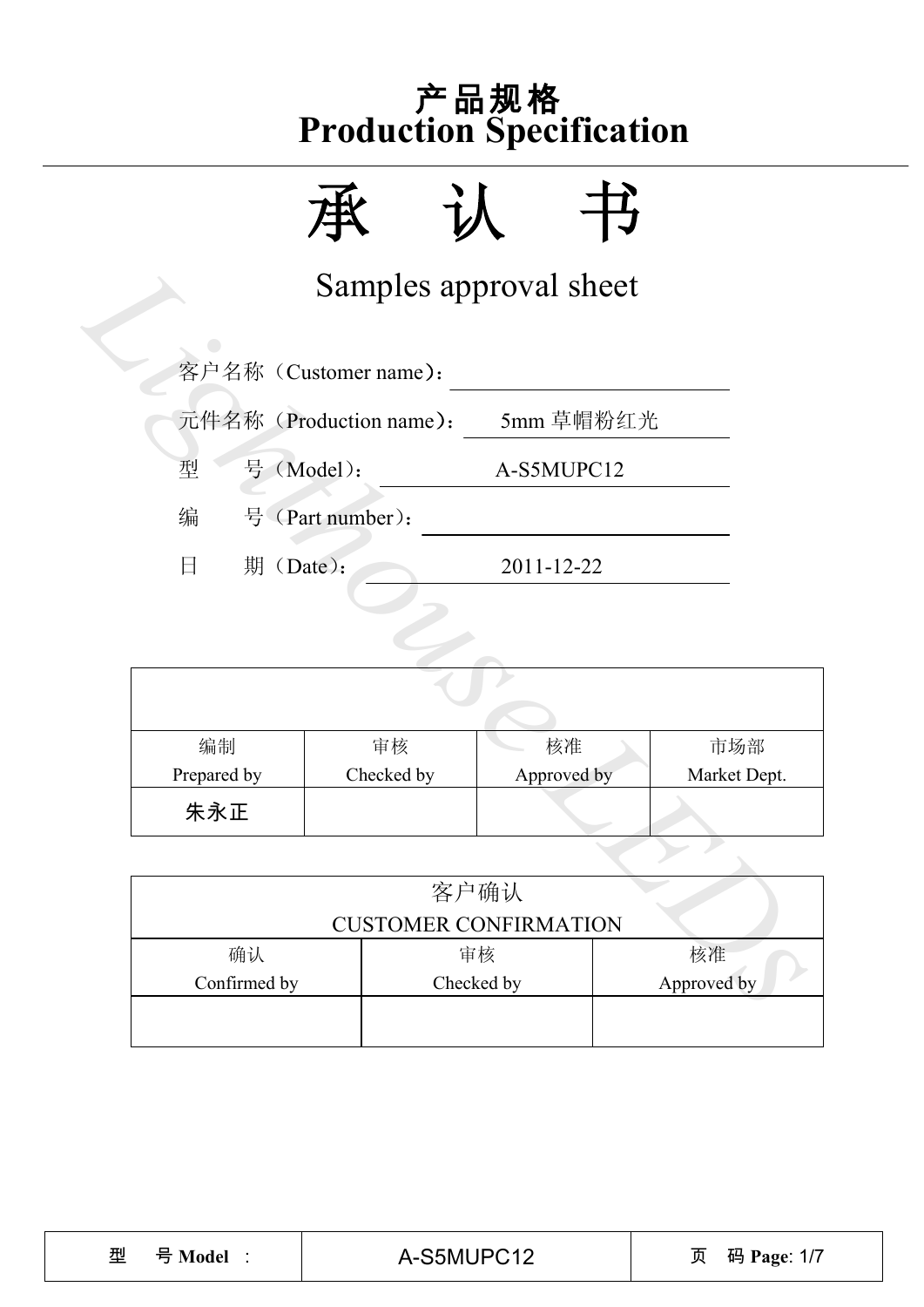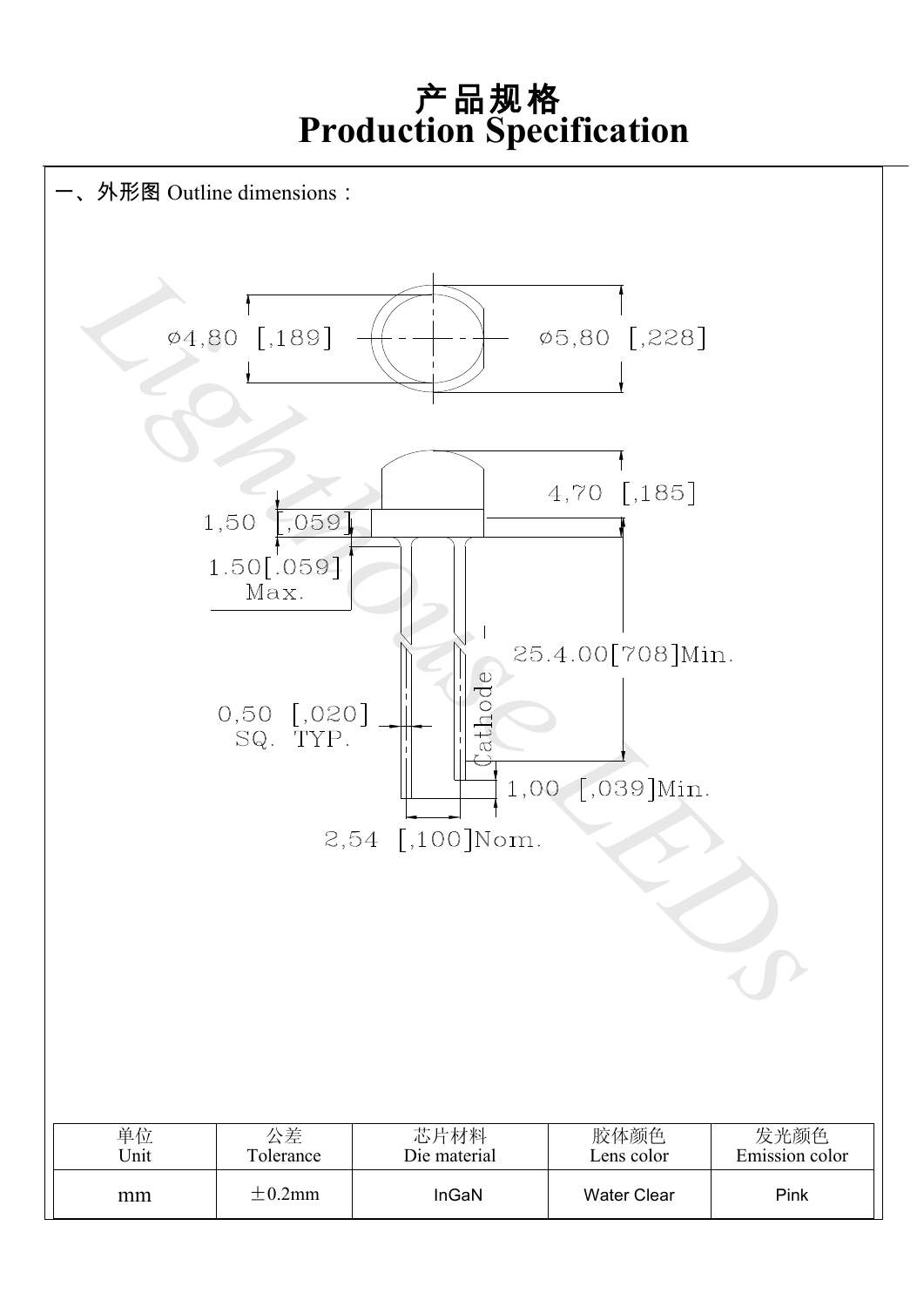※备注:承认书之编号和型号可用于查询,客户如有需要,请提供相应的编号和型号。 Remark: P/N & Model in samples approval sheet can be used to inquire, please provide corresponding P/N& model if customer need .

| 号 Model :<br>型 | A-S5MUPC12 | 码 Page: 2/7<br>页 |
|----------------|------------|------------------|
|                |            |                  |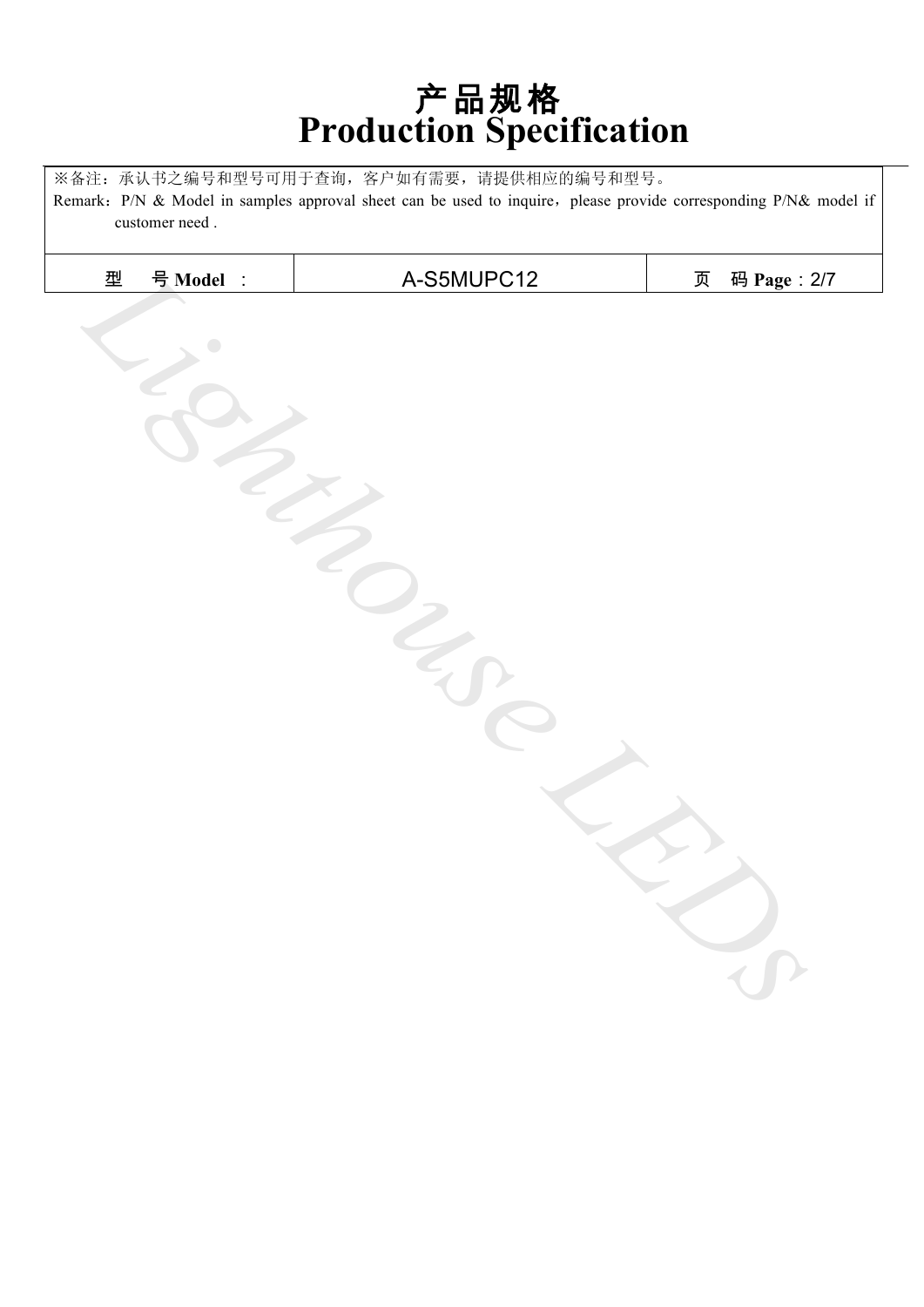#### 二、光电参数 **Photoelectricity Parameter**

(环境温度 Ambient temperature:25℃ 湿度humidity:RH60%)

| 项目                                                                                                                                        | 符号                 |                     | 测试条件<br>Test condition |      | 典型值    | 最大值                        | 单位        |
|-------------------------------------------------------------------------------------------------------------------------------------------|--------------------|---------------------|------------------------|------|--------|----------------------------|-----------|
|                                                                                                                                           |                    |                     |                        |      |        |                            |           |
| Item                                                                                                                                      | Symbol             |                     | 最小值                    |      | Type   | Max                        | Unit      |
|                                                                                                                                           |                    |                     | Min                    |      |        |                            |           |
| 正向电压<br>Forward voltage                                                                                                                   | VF                 | $IF=20mA$           |                        | 3.0  |        | 3.4                        | V         |
| 反向电流<br>Reverse current                                                                                                                   | IR                 | $VR=5V$             |                        |      |        | 5                          | $\mu A$   |
| 发光强度<br>Luminous intensity                                                                                                                | IV                 | $IF=20mA$           |                        | 9000 |        | 11000                      | mcd       |
| 坐标                                                                                                                                        | X                  | $IF=20mA$           |                        |      | 0.33   |                            | nm        |
| Chromatically<br>Coordinates (note 4)                                                                                                     | Y                  | $IF = 20mA$         |                        |      | 0.15   |                            | nm        |
| 光谱半宽度<br>Spectrum line half width                                                                                                         | $\Delta$ $\lambda$ | $IF=20mA$           |                        |      | 120    |                            | nm        |
| :: 亮度测试公差±15%、波长测试公差±1nm、正向电压测试公差±0.05V                                                                                                   |                    |                     |                        |      |        |                            |           |
| aark. The tolerance of intensity: $\pm 15\%$ , The tolerance of wave length: $\pm 1$ nm, The tolerance of forwards voltage: $\pm 0.05$ V. |                    |                     |                        |      |        |                            | Only refe |
| above data when testing.                                                                                                                  |                    |                     |                        |      |        |                            |           |
| 极限参数 Absolute Maximum Rating                                                                                                              |                    |                     |                        |      |        |                            |           |
| 「境温度 Ambient temperature: 25℃                                                                                                             |                    | 湿度 humidity: RH60%) |                        |      |        |                            |           |
| 项<br>目                                                                                                                                    | 符号                 | 数值                  | 单位                     |      |        | 备注                         |           |
| Item                                                                                                                                      | Symbol             | Value               | Unit                   |      | Remark |                            |           |
| 正向电流                                                                                                                                      |                    |                     |                        |      |        |                            |           |
| Forward Current                                                                                                                           | IF                 | 20                  | mA                     |      |        |                            |           |
| 正向峰值电流                                                                                                                                    |                    |                     |                        |      |        |                            |           |
| Peck forward current                                                                                                                      | <b>IFM</b>         | 75                  | mA                     |      |        | F=1KHZ,占空比(duty cycle)1/10 |           |
| 反向耐压                                                                                                                                      |                    |                     |                        |      |        |                            |           |
| Reverse Voltage                                                                                                                           | <b>VRP</b>         | 15                  | V                      |      |        |                            |           |
|                                                                                                                                           |                    |                     |                        |      |        |                            |           |

备注:亮度测试公差±15%、波长测试公差±1nm、正向电压测试公差±0.05V

Remark: The tolerance of intensity:±15%, The tolerance of wave length:±1nm,The tolerance of forwards voltage: ±0.05V. Only reference for above data when testing.

三、极限参数 Absolute Maximum Rating

(环境温度 Ambient temperature:25℃ 湿度 humidity:RH60%)

| 型<br>号 Model :<br>A-S5MUPC12    |            |                  |                 | 页<br>码 Page :<br>3/7                                                     |
|---------------------------------|------------|------------------|-----------------|--------------------------------------------------------------------------|
| 焊接温度<br>Soldering temperature   | Tsol       | 320              | $\rm ^{\circ}C$ | 波峰焊,离环氧体 3mm 处≤5S<br>Wave soldering, 3mm out of physical body, $\leq$ 5S |
| 贮藏温度<br>Storage temperature     | Tstg       | $-35 \n  \pm 85$ | $\rm ^{\circ}C$ | ---                                                                      |
| 工作环境温度 Operation<br>temperature | Tamb       | $-25 \n  \pm 80$ | $^{\circ}$ C    |                                                                          |
| 耗散功率<br>Power Dissipation       | Pm         | 85               | mw              |                                                                          |
| 反向耐压<br>Reverse Voltage         | <b>VRP</b> | 15               | V               |                                                                          |
| 正向峰值电流<br>Peck forward current  | IFM        | 75               | mA              | F=1KHZ, 占空比(duty cycle)1/10                                              |
| 正向电流<br>Forward Current         | IF         | 20               | mA              |                                                                          |
| Item                            | Symbol     | Value            | Unit            | Remark                                                                   |
| 目<br>项                          | 符号         | 数值               | 单位              | 备注                                                                       |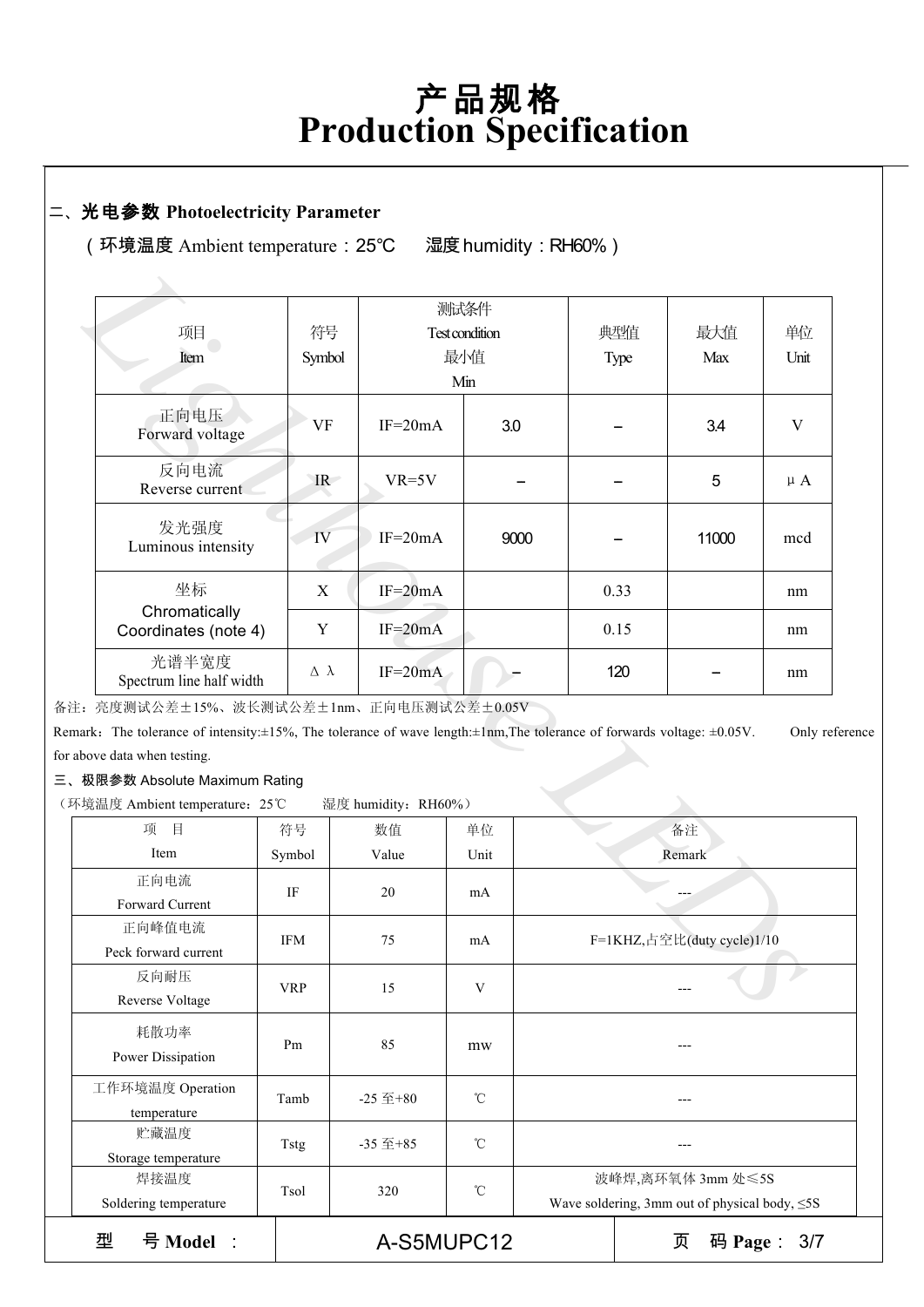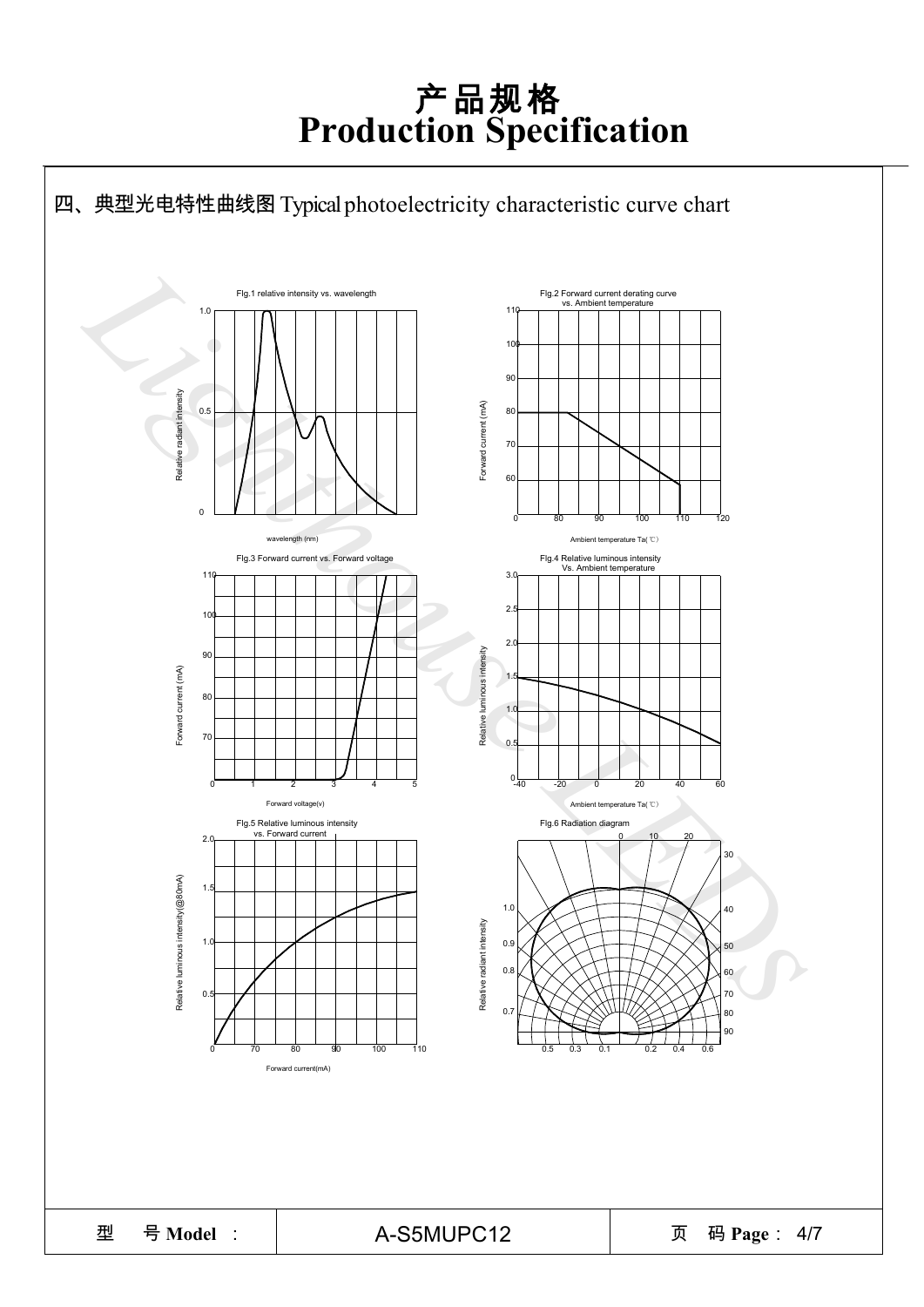#### ● **R** 五、可靠性实验项目 **Reliability Test Project**

| 描述                      | 项目                                        |           | 测试标准                                                      | 测试条件                                                                | 测试时间      | 数量                      | 失效数量             |
|-------------------------|-------------------------------------------|-----------|-----------------------------------------------------------|---------------------------------------------------------------------|-----------|-------------------------|------------------|
| Description             | Item                                      |           | <b>Test criterion</b>                                     | <b>Test condition</b>                                               | Test time | Qty                     | Fail qty         |
| 寿命测试<br>Lifetest        | 常温寿命测试<br>Life test(room temperature)     |           | JIS7021:B4                                                | Ta= $25^{\circ}$ C $\pm$ 5 $^{\circ}$ C, IF=30mA                    | 1000Hrs   | 22                      | $\boldsymbol{0}$ |
|                         | 高温存储<br>High temperature store            |           | JIS7021:B10<br>MIL-STD-202:210A<br>MIL-STD-750:2031       | Ta=85°C±5°C                                                         | 1000Hrs   | 22                      | $\boldsymbol{0}$ |
|                         | 低温存储<br>Low temperature store             |           | JIS7021:B12                                               | Ta=-35°C±5°C                                                        | 1000Hrs   | 22                      | $\mathbf{0}$     |
| 环境测试<br>Ambience        | 高温高湿测试<br>High temperature/ humidity test |           | JIS7021:B11<br>MIL-STD-202:103D                           | Ta=85°C±5°C<br>RH=85%                                               | 1000Hrs   | 22                      | $\boldsymbol{0}$ |
| test                    | 冷热冲击测试<br>Cold / Heat strike test         |           | JIS7021::B4<br>MIL-STD-202:107D<br>MIL-STD-750:1026       | 30min<br>-10℃±5℃←→100℃±5℃<br>5min<br>5min                           | 50Cycles  | 22                      | $\boldsymbol{0}$ |
|                         | 冷热循环测试<br>Cold and heat cycle test        |           | <b>JIS7021:A3</b><br>MIL-STD-202:107D<br>MIL-STD-705:105E | 5min 5min<br>5min<br>-35°C~25°C~85°C~-35°C<br>30min 5min 30min 5min | 50Cycles  | 22                      | $\boldsymbol{0}$ |
| 判断标准 Judging criterion: |                                           |           |                                                           |                                                                     |           |                         |                  |
|                         | 项目                                        | 符号        | 实验条件                                                      | 判断标准<br>Criteria                                                    |           |                         |                  |
|                         | Item                                      | Symbol    | Experiment condition                                      | Min.                                                                | Max.      |                         |                  |
|                         | Forward Volt ge                           | <b>VF</b> | $IF=20mA$                                                 |                                                                     |           | <b>Initial Datex1.1</b> |                  |

#### 判断标准 **Judging criterion:**

| 项目                     | 符号        | 实验条件                 | 判断标准             |                  |
|------------------------|-----------|----------------------|------------------|------------------|
| Item                   | Symbol    | Experiment condition | Criteria         |                  |
|                        |           |                      | Min.             | Max.             |
| Forward Volt ge        | $\rm V_F$ | $IF = 20mA$          |                  | Initial Datex1.1 |
| <b>Reverse Current</b> | <b>IR</b> | $V_R = 5V$           |                  | $30 \mu A$       |
| Luminous Intensity     | IV        | $IF = 20mA$          | Initial Datex0.7 |                  |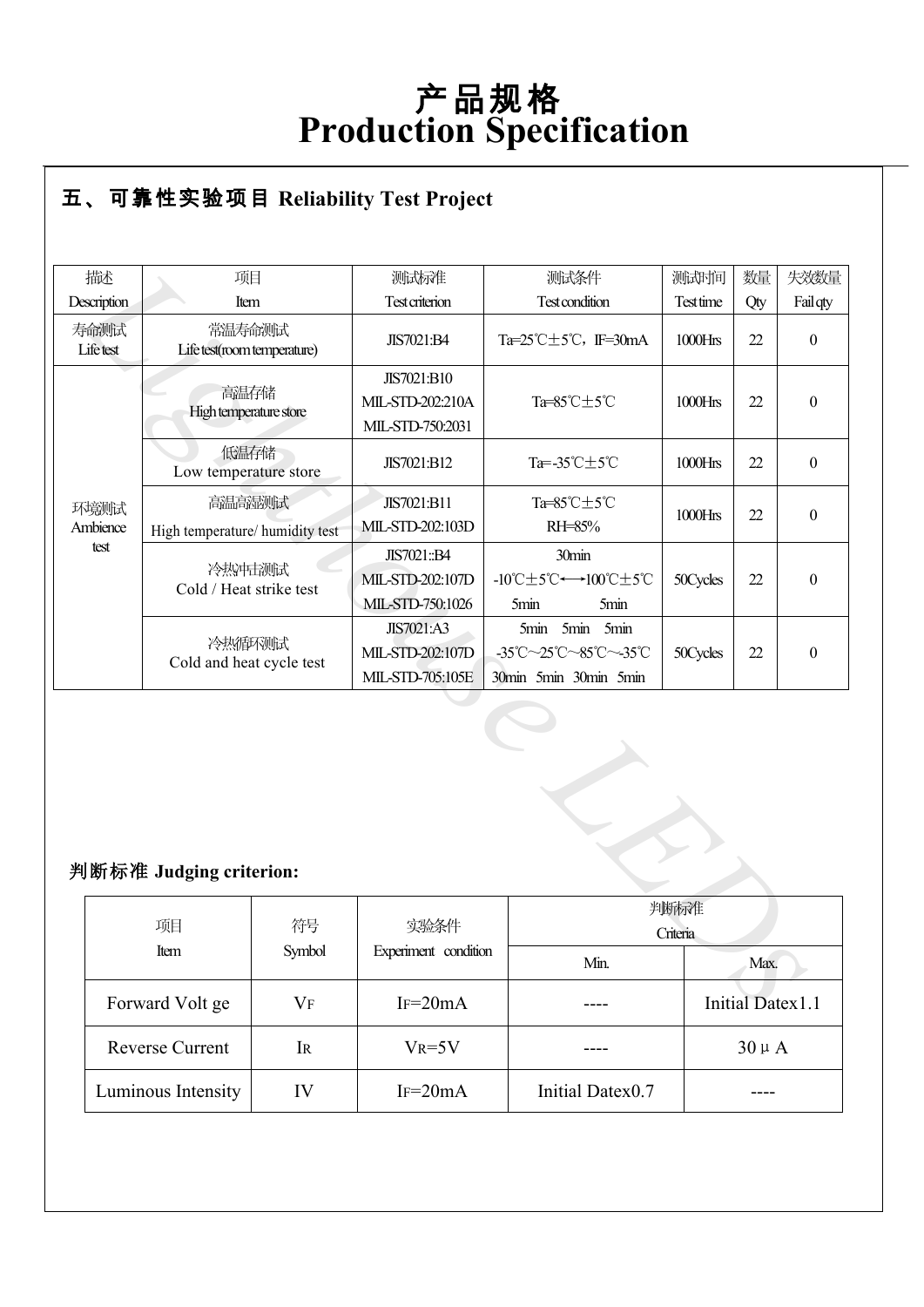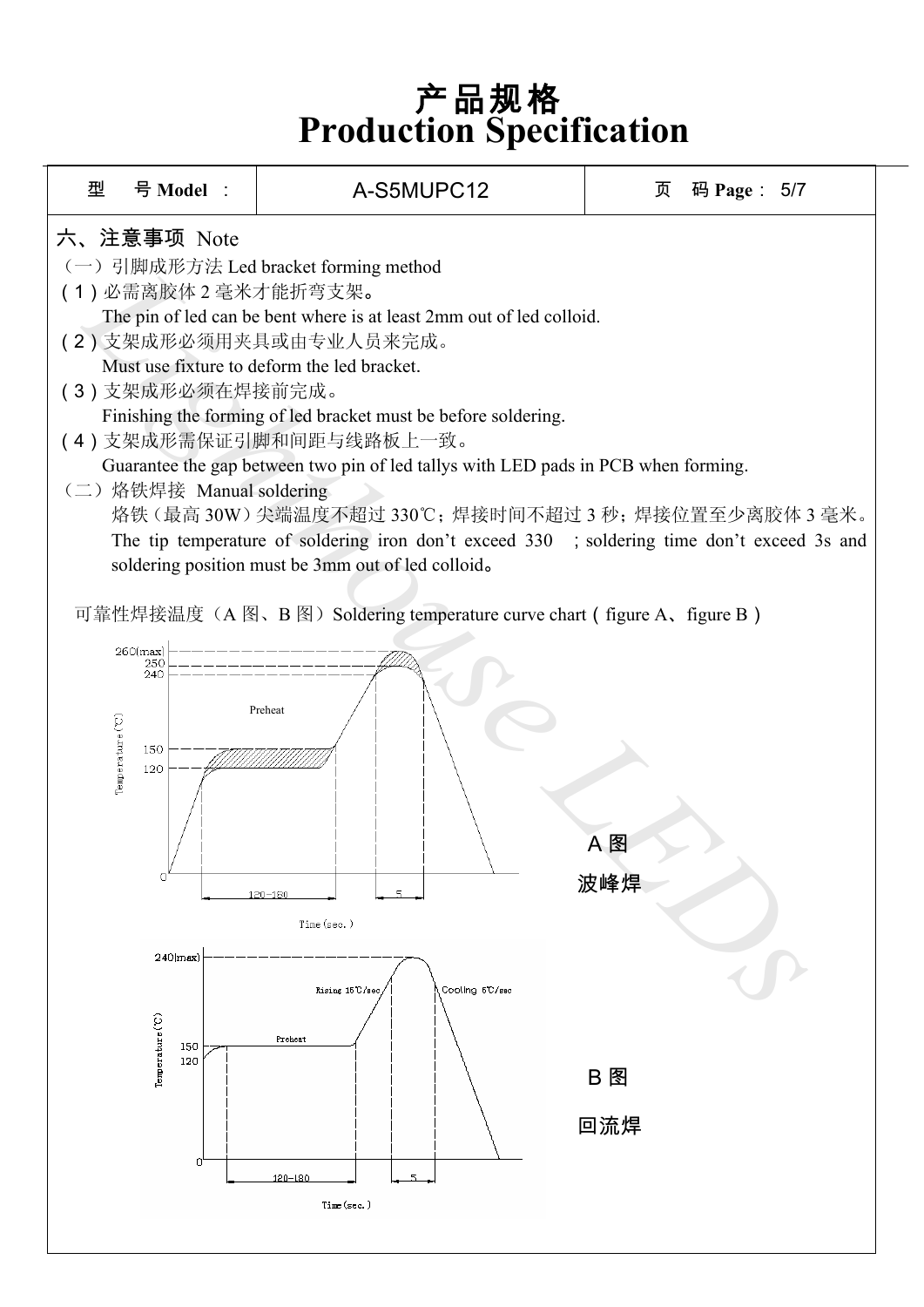| 型                                                                                                                                                                                                                                                                                                                                                                                            | 号 Model :                                                                                                                                                                                                                                                                 | A-S5MUPC12                                                                                                                            | 页 | 码 Page: 6/7 |  |  |  |  |  |  |
|----------------------------------------------------------------------------------------------------------------------------------------------------------------------------------------------------------------------------------------------------------------------------------------------------------------------------------------------------------------------------------------------|---------------------------------------------------------------------------------------------------------------------------------------------------------------------------------------------------------------------------------------------------------------------------|---------------------------------------------------------------------------------------------------------------------------------------|---|-------------|--|--|--|--|--|--|
|                                                                                                                                                                                                                                                                                                                                                                                              | (三) 防静电措施 ESD countermeasure                                                                                                                                                                                                                                              |                                                                                                                                       |   |             |  |  |  |  |  |  |
|                                                                                                                                                                                                                                                                                                                                                                                              |                                                                                                                                                                                                                                                                           | 静电及高压会对 LED 造成损坏, 特别是晶片材质为 InGaN 的产品对静电防护要求更加严格, 要求在使用和检验                                                                             |   |             |  |  |  |  |  |  |
| 产品时戴防静电手腕带或防静电手套,焊接工具及设备外壳需可靠接地,焊接条件遵循此份规格书中的条件。<br>Static electricity and high volt can damage led, The production whose Die material is InGaN must strictly required to<br>prevent ESD, Must put on static glove and static fillet, Soldering tool and the cover of device must connect the ground,<br>soldering condition follows the related stating of production specification manual. |                                                                                                                                                                                                                                                                           |                                                                                                                                       |   |             |  |  |  |  |  |  |
|                                                                                                                                                                                                                                                                                                                                                                                              |                                                                                                                                                                                                                                                                           | (四) 过电流保护 Protecting countermeasure when over current                                                                                 |   |             |  |  |  |  |  |  |
|                                                                                                                                                                                                                                                                                                                                                                                              |                                                                                                                                                                                                                                                                           | 为避免由于电压的变化引起大电流冲击而造成产品损坏,需要加入保护电阻。                                                                                                    |   |             |  |  |  |  |  |  |
|                                                                                                                                                                                                                                                                                                                                                                                              |                                                                                                                                                                                                                                                                           | Need add the protecting resistor in circuit in order to avoid damaging led due to big current and voltage fluctuation.                |   |             |  |  |  |  |  |  |
|                                                                                                                                                                                                                                                                                                                                                                                              |                                                                                                                                                                                                                                                                           |                                                                                                                                       |   |             |  |  |  |  |  |  |
|                                                                                                                                                                                                                                                                                                                                                                                              |                                                                                                                                                                                                                                                                           | (五) LED 安装方法 LED installation method                                                                                                  |   |             |  |  |  |  |  |  |
|                                                                                                                                                                                                                                                                                                                                                                                              | 1) 注意各类器件外线的排列以防极性装错, 器件不可与发热元件靠得太近, 工作条件不要超过其规定的极限。<br>Pay attention to the led polarity and avoid installation wrong. Led can't be close to euthermic component, work<br>condition should tally with it's specification.                                                |                                                                                                                                       |   |             |  |  |  |  |  |  |
|                                                                                                                                                                                                                                                                                                                                                                                              |                                                                                                                                                                                                                                                                           | 2) 务必不要在引脚间距变形的情况下安装 LED。                                                                                                             |   |             |  |  |  |  |  |  |
|                                                                                                                                                                                                                                                                                                                                                                                              |                                                                                                                                                                                                                                                                           | Don't install the LED under the condition of the led pin deformation.                                                                 |   |             |  |  |  |  |  |  |
|                                                                                                                                                                                                                                                                                                                                                                                              |                                                                                                                                                                                                                                                                           | 3) 当装配 LED 进入 PCB 或装配孔时, LED 支架不能承受任何压力。<br>The led bracket don't load any pressure when installing the led into PCB or fitting hole. |   |             |  |  |  |  |  |  |
|                                                                                                                                                                                                                                                                                                                                                                                              |                                                                                                                                                                                                                                                                           | 4) 在焊接温度回到正常以前, 必须避免使 LED 受到任何的震动或外力。                                                                                                 |   |             |  |  |  |  |  |  |
|                                                                                                                                                                                                                                                                                                                                                                                              |                                                                                                                                                                                                                                                                           | Must avoid any strike and force on led before the soldering temperature return to room temperature.                                   |   |             |  |  |  |  |  |  |
|                                                                                                                                                                                                                                                                                                                                                                                              |                                                                                                                                                                                                                                                                           |                                                                                                                                       |   |             |  |  |  |  |  |  |
|                                                                                                                                                                                                                                                                                                                                                                                              | (六) 存储时间 Storage time                                                                                                                                                                                                                                                     |                                                                                                                                       |   |             |  |  |  |  |  |  |
|                                                                                                                                                                                                                                                                                                                                                                                              | 1) 在温度 5℃~35℃, 湿度 RH60%条件下, 产品可保存一年。超过保存期的产品需重新检测后方能使用。<br>Led can be stored for a year under the condition: the temperature of $5 \approx 35$ and humidity of RH60%, These<br>production must be re-inspected and tested before use if their storage time exceed a year. |                                                                                                                                       |   |             |  |  |  |  |  |  |
|                                                                                                                                                                                                                                                                                                                                                                                              |                                                                                                                                                                                                                                                                           | 2) 如果打开的产品在 5℃~35℃, RH60%的空气条件下放置超过一周, 则需要将产品在 65℃±5℃的环境中放置                                                                           |   |             |  |  |  |  |  |  |
|                                                                                                                                                                                                                                                                                                                                                                                              |                                                                                                                                                                                                                                                                           | 24 小时以上,并尽量在十五天内使用。                                                                                                                   |   |             |  |  |  |  |  |  |
| If led is exposed in air for a week under the condition: the temperature of $5 \approx 35$ , humidity of RH60%, must place<br>the led in the ambience of 65 $\pm$ 5 for 24 hours and use it in 15 days for best.                                                                                                                                                                             |                                                                                                                                                                                                                                                                           |                                                                                                                                       |   |             |  |  |  |  |  |  |
| (七) 清洗 Cleaning                                                                                                                                                                                                                                                                                                                                                                              |                                                                                                                                                                                                                                                                           |                                                                                                                                       |   |             |  |  |  |  |  |  |
|                                                                                                                                                                                                                                                                                                                                                                                              | 当用化学用品清洗胶体时必须特别小心, 因为有些化学品对胶体表面有损伤并引起褪色如三氯乙烯、丙酮等。                                                                                                                                                                                                                         |                                                                                                                                       |   |             |  |  |  |  |  |  |
| 可用乙醇擦拭、浸渍, 时间在常温下不超过 3 分钟。<br>Be careful of some chemical results in the led colloid fades and damage when using chemical clean the led, such as<br>chloroethylene, acetone etc. can use ethanol to wash or soak led but the time don't exceed 3 minutes.                                                                                                                                    |                                                                                                                                                                                                                                                                           |                                                                                                                                       |   |             |  |  |  |  |  |  |
|                                                                                                                                                                                                                                                                                                                                                                                              | (八) 弯脚 (Kinked)                                                                                                                                                                                                                                                           |                                                                                                                                       |   |             |  |  |  |  |  |  |
|                                                                                                                                                                                                                                                                                                                                                                                              |                                                                                                                                                                                                                                                                           | 当 LED 成形弯脚时,弯脚模具容易刮花 LED 脚支架镀层,刮伤处容易生锈,特别是空气湿度大时。                                                                                     |   | 为减少         |  |  |  |  |  |  |
|                                                                                                                                                                                                                                                                                                                                                                                              | 生锈机会, 建议使用镀锡支架。                                                                                                                                                                                                                                                           |                                                                                                                                       |   |             |  |  |  |  |  |  |
|                                                                                                                                                                                                                                                                                                                                                                                              | The kinked tooling scrape easily the pin of led, where the led bracket is rusting easily, especial expose it in moist air. To                                                                                                                                             |                                                                                                                                       |   |             |  |  |  |  |  |  |

decrease the led bracket rust, advise using plated tin led bracket.